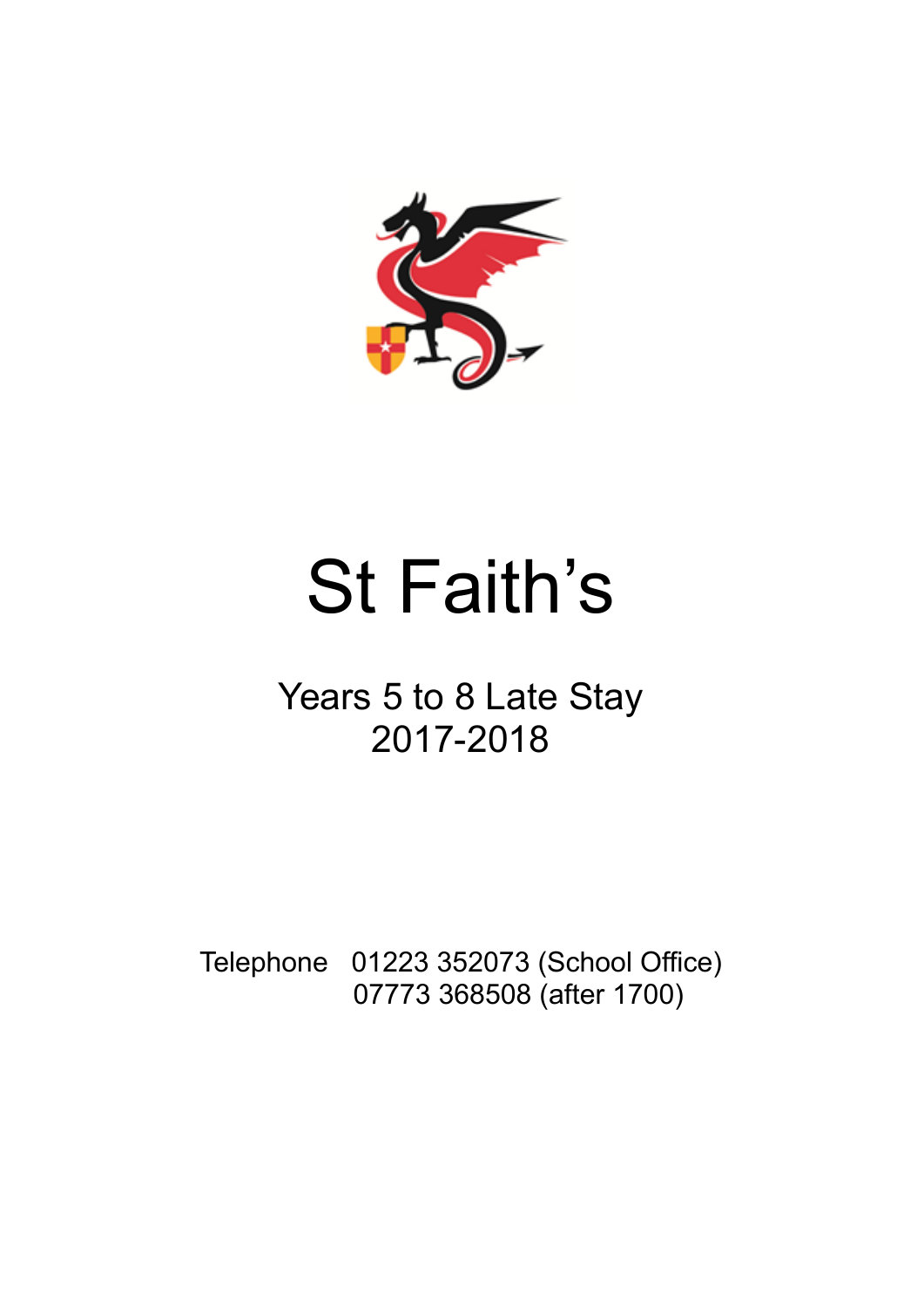#### **BOOKING IN**

We ask that, if possible, bookings are made at least a day before the Late Stay is required to ensure there are sufficient staff on duty. Bookings must be made via the school's VLE using your parent login details or by completing a form in School House. Bookings cannot normally be made after 1200 on the day and bookings will not normally be possible by telephoning the School Office.

#### **CANCELLING THE BOOKING**

It is really important that you telephone the School Office if you wish to cancel a booking. You will be liable for a charge of  $E_5$  to if staffing is provided to include your child in the Late Stay programme and then he or she does not attend.

#### **COLLECTION**

Late stay for Years  $5 - 8$  registers in Edenfield and then pupils move outside. Please introduce yourself to the Late Stay staff when you collect your child and always ensure that the supervisor knows you are there in order that the register can be completed. If someone else will be collecting your child please make a note when making your booking on the VLE and ask them to introduce themselves to the Late Stay staff. If you think you will be later than the collection time you have booked then please phone the School Office on 01223 352073 (calls will be taken until 1700) or the late stay room 07773 368508. The gates to Southfield Drive will be opened at 1630 for parents collecting children from Late Stay. Please only park in front of Southfield. Our drives must be kept clear for emergency vehicle access.

Years 5 to 8 Late Stay ends at 1800. If you have an emergency which delays your collection until after 1800 you must inform the Late Stay Supervisor on 07773 368508.